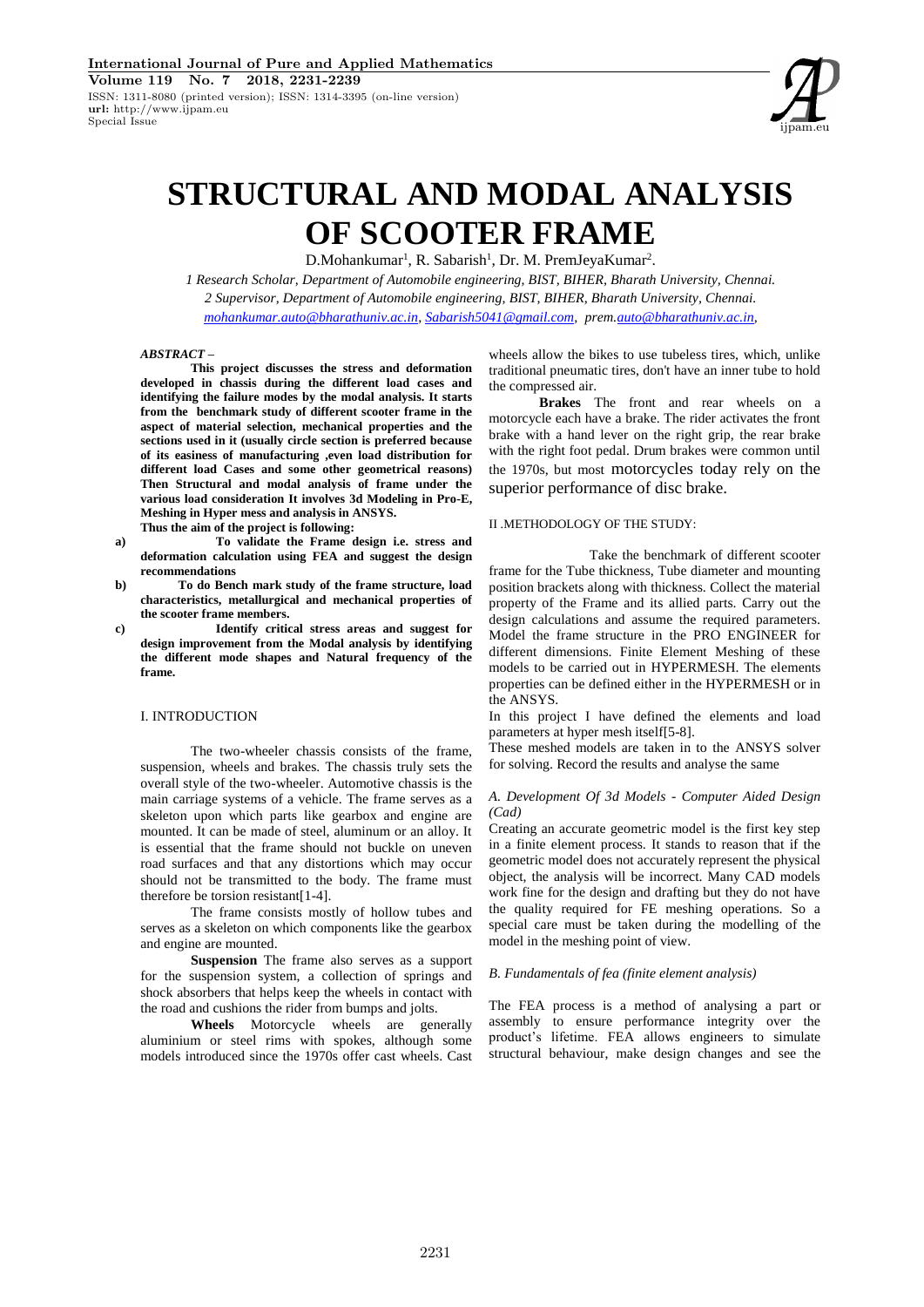effects of the design changes quickly or even automatically. This process is a computer simulation of the make them and brake them or build them and bust them process in which a physical prototype is built and tested, and then rebuilt and tested as often as necessary until an acceptable design is created. This physical process can be costly and time consuming. But FEA does not replace testing. FEA supports and enhance testing. It especially helps to reduce the number of still necessary-physical tests. FEA and

testing should be used together because each has unique  $\max + [C]$  { $\phi$ } sinct = 0 strengths[9-15].

with



Furthermore the shape function which can be linear or non linear of an element influences its ability to represent displacements or stresses that vary over the element edges or surfaces and thus contributes directly to the quality of the analysis results[16-23]. The choice of a proper finite element is crucial for simulating correct structural behaviour.

Meshing is the process of subdividing the geometry in to a series of discrete elements. It is done to represent complex geometry and provide more elements in regions of interest, which for example are those where, stress gradients or structure born noise are greatest



# III. BASICS OF FE THEORY

*A.Determination Of Natural Frequencies And Mode Shapes*

Assuming a harmonic solution  $\{x\} = \{\phi\}$ sin ot and determining its first and second derivatives the following forms are obtained from the upper equation

$$
([C] - \omega^2 [M]))\{\phi\} = 0
$$

All types of finite element analyses involve the eigenvalue problem reduces to same basis steps as described  $[C - \lambda_i M] {\phi_i} = 0$ 

 $\{\phi_i\}$  = a eigenvector (or mode shape) corresponding to an eigenvalue  $\lambda_i$ 

{The natural or characteristics frequency)

For each eigenvalue, which is proportional to a natural frequency, there is a corresponding eigenvector or mode shape. The eigenvalues are related to the natural frequencies according to

#### $f_i = \sqrt{\lambda_i / 2\pi} = \omega_i / 2\pi$

Due to the orthogonality of the calculated modes, none of the modes is affected by any other mode. That means that each mode is characteristic by itself, it cannot be described by a linear combination of the rest of modes. Each mode shape is similar to a static displaced shape as there are displacements and rotations for each node. However, there is one important difference between a mode shape and the static displacements: the scaling. In static analysis the displacements are the true physical displacements due to the applied loads. Since there is no applied load in normal mode analysis, the mode shape components can all be scaled by an arbitrary factor. Normally this scaling is done so that the maximum displacement in any mode is 1.0

## IV.GEOMETRY, DESIGN AND MANUFACTURING CONSTRAINTS:

#### *A. Target Specification:-*



Wheel base 1310mm Ground clearance 150mm Seat height with cushion 760mm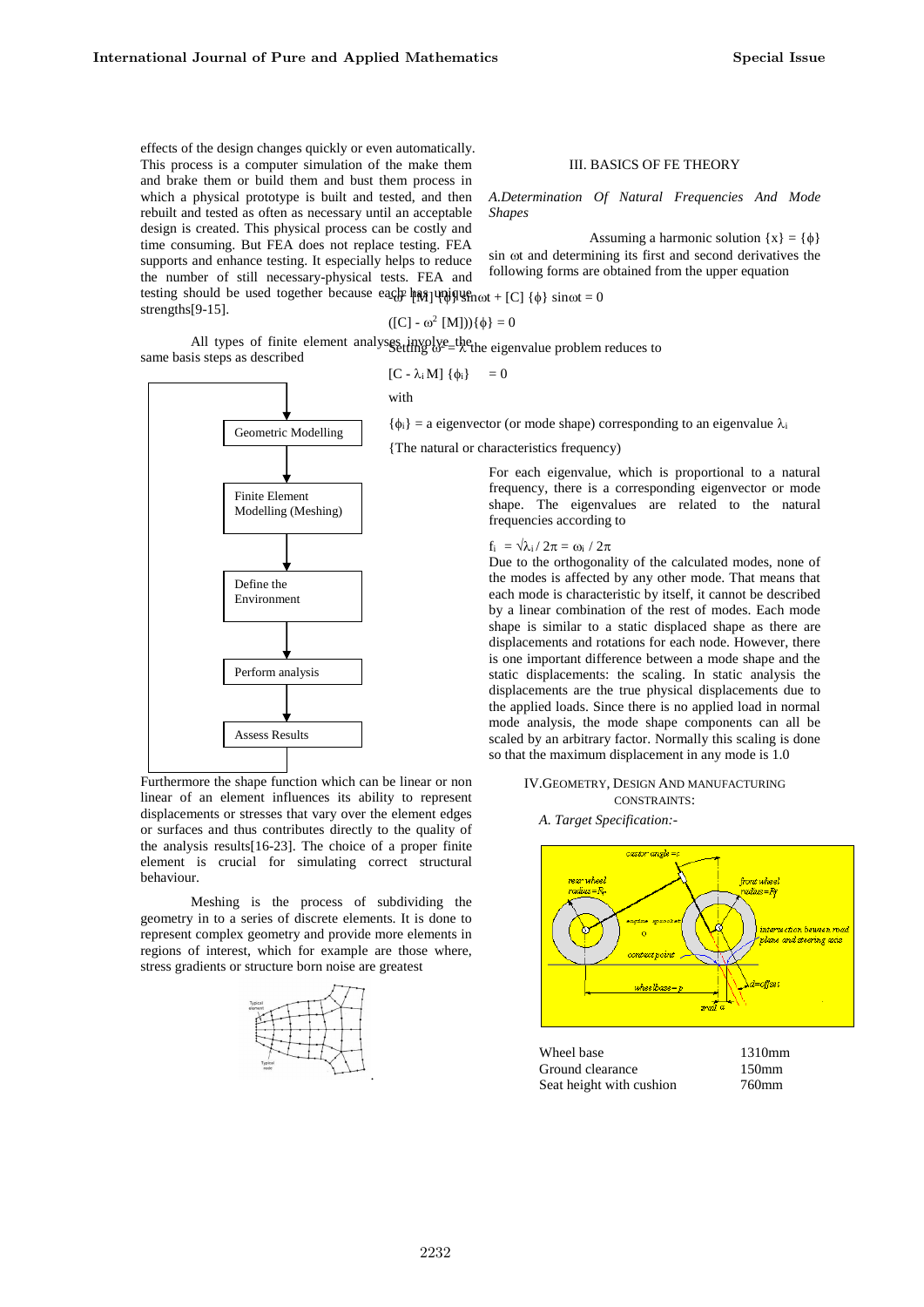| Seat base height                              | 660mm          | Poisson's Ratio (PRXY) : 0.29                          |
|-----------------------------------------------|----------------|--------------------------------------------------------|
| Vehicle power                                 | 1200 watts     | Density: 0.00000785 kg/mm3                             |
| <b>Battery</b>                                | $24Ahx$ 4Nos   | Ultimate tensile strength : 520 N/sqmm                 |
| Engine                                        | 75cc           | Yield strength: 360 N/Sqmm                             |
| Castor angle                                  | 25 degree      | $STD: IS - 3074$ ; CEW 1 steel tube for Auto motive    |
| Trial                                         | Approx.        | Main tube outer diameter: 48mm ; Thickness : 3mm       |
| 10 <sub>mm</sub>                              |                | Long member: Refer below for elliptical section        |
| Offset                                        | $42 \text{mm}$ | dimensions                                             |
| Weight of frame $12 \text{ kg}$ (1.6mm thick) |                | Section: Elliptical & circular; Thickness: 1.6mm & 2mm |
| 14 kg $(2mm$ thick)                           |                | Dimensional details of elliptical section:             |
| Wheel centre to shock absorber mounting angle |                |                                                        |
| 20 degree                                     |                |                                                        |
| Ground clearance<br>Approx, 150mm             |                |                                                        |

### *B. Strength and stiffness requirement:*

It is governed by static & dynamic loads acting under various conditions like high speed cornering, driving over irregular roads and driving over bumps and potholes. Apart from the above, there are other loads like rider and pillion, fuel tank and other vehicle parts. The frame stiffness shall be such that the deflection is minimum during various operating conditions. Typical values of frame stiffness are taken from benchmark vehicles and further fine-tuned based on vehicle handling simulation using multi-body software like ADAMS. Inadequate frame stiffness leads to vehicle instability in cornering and affects handling and manoeuvrability. The strength of frame shall be such that there is minimum permanent deflection during operating conditions. In order to ensure that, finite element analysis is done and the stress levels are calculated. The strength of the frame [frame tubes] is fixed at a value that is more than the stress value obtained during analysis[24-29].

*C. General stiffness requirement for motorcycles and scooters*

| Class of vehicle                 | Units       | M/c<br>(Domestic) | Mc<br>(Urban) | Мc<br>(Racing) | Scooterette |
|----------------------------------|-------------|-------------------|---------------|----------------|-------------|
| Vertical stiffness               | <b>N/mm</b> | 2000              | 3000          | 4000           | 210         |
| Lateral<br>stiffness             | <b>N/mm</b> | 180               | 230           | 350            | 230         |
| Torsional<br>Nm/deg<br>stiffness |             | 600               | 600           | 1000           | 600         |

# V. STRUCTURAL AND MODAL ANALYSIS OF SUSPENSION FRAME USING ALLOY STEEL

*A. Material properties*

Young's Modulus (EX) : 205000N/mm2



Section modulus of elliptical section (2mm thick) :1.697e03 & 2.12e03

Section modulus of elliptical section (1.6mm thick) :1.41e03 & 1.71e03

Section modulus of circular section (1.6mm thick) ;od 41mm:1.9e03

## *A. Meshing In Hyper mesh*

The following are the no of elements and the nodes crated for the different models

(For both elliptical and round long member) after the meshing



| Sno | <b>Model Name</b>                           | <b>No Of Elements</b> | No Of<br><b>Nodes</b> |
|-----|---------------------------------------------|-----------------------|-----------------------|
|     | Scooter frame-<br>elliptical long<br>member | 215849                | 215199                |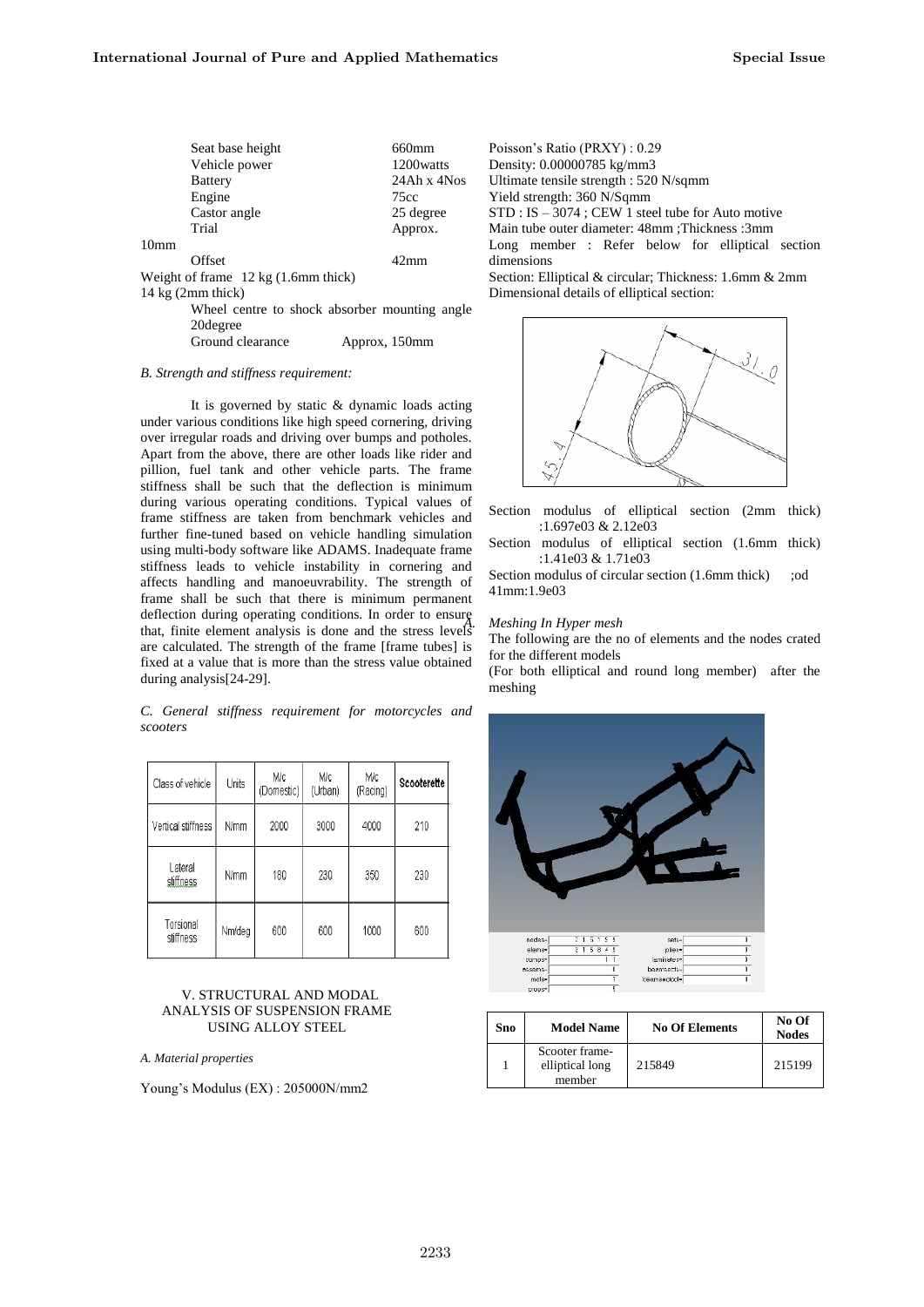| Scooter frame-<br>round long | 213387 | 213011 |
|------------------------------|--------|--------|
| member                       |        |        |

following are the properties of the elements selected for meshing

Element Type:

SHELL 181 MPC 184 *B. SHELL 181 Element Descriptions*

SHELL181 is suitable for analysing thin to moderately-thick shell structures. It is a four-noded element with six degrees of freedom at each node: translations in the x, y, and z directions, and rotations about the x, y, and z axes. The degenerate triangular option should only be used as filler elements in mesh generation[30-33].

VI. LOAD AND BOUNDARY CONDITION



The above load condition established by Considering the 2 person with 103kg is sitting at rear and a kit having 25 kg is travelling in the scooter. 30% of load from rider mass distributed to handle bar/head tube area as a thumb rule of the design. battery mass 45kg totally 278 kg and in 2g condition 556 kg

Degrees of freedom are fixed at front and rear Wheel centre positions. The same environment created and analysed in the ansys for the various thickness and sections of the frame configuration[34-36].

# VII ANALYSIS RESULT

*A Displacement plot*





*B . Von Misses stress plot*





Summary of Vertical and Lateral load results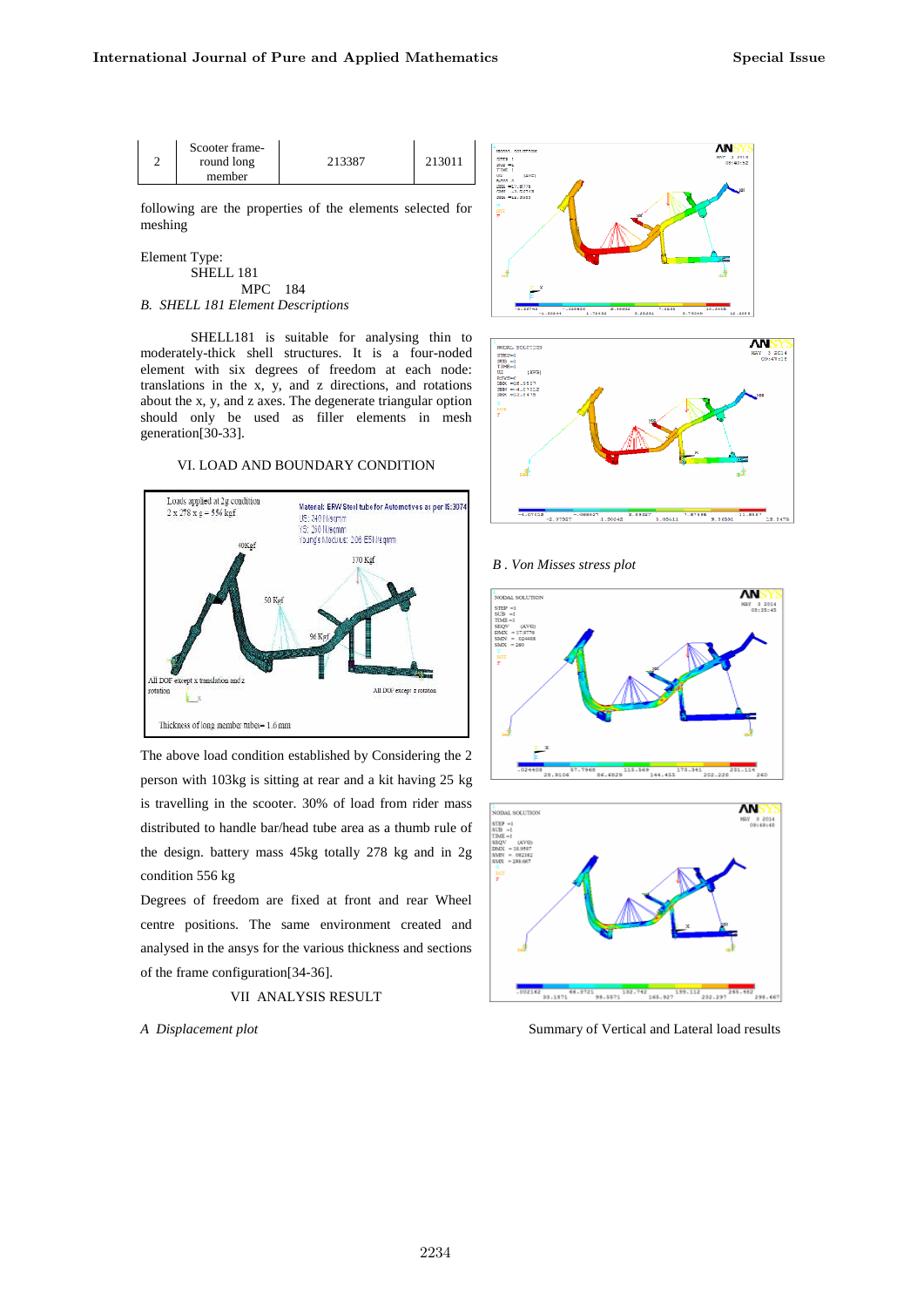|                                          | Stiffness                    |                         | vertical | Lateral     | Max vertical           | Max. Lateral         | Ven misses   |  |
|------------------------------------------|------------------------------|-------------------------|----------|-------------|------------------------|----------------------|--------------|--|
| Medel                                    | Vertical<br>$(N(\text{mm}))$ | Lateral<br>$(N(\pi m))$ | Load     | <b>load</b> | displacement<br>t (mm) | displacement<br>(mn) | stress (Mga) |  |
| New model-<br>1.6mm thick.<br>Elliptical | 358.7                        | 238.3                   | 556      | 166.8       | 15.5                   | Ť                    | 355          |  |
| New model-2<br>mm thick.<br>Elliptical   | 444.8                        | 222.4                   | 556      | 166.8       | 12.5                   | 7.5                  | 260          |  |
| New model-<br>1.6mm thick.<br>Round      | 308.9                        | 256.6                   | 556      | 166.8       | 18                     | 6.5                  | 450          |  |
| New model-2<br>mm thick. Round           | 397.1                        | 238.3                   | 556      | 166.8       | 14                     | 7                    | 300          |  |



This study conducted to analyze the lateral stiffness of the frame particularly from the front cornering load. As a thump rule 10% of overall load can be taken as a applied load.



Bench mark frame

Bench mark frame subjected for cornering load as shown above and verified against the values of FEA. To validate the correlation %

|                   | maximum<br>disp.<br>Measured<br>at lab<br>(mm) | maximum<br>disp.<br>Measured<br>at FEA<br>(mm) | Correlation % |
|-------------------|------------------------------------------------|------------------------------------------------|---------------|
| Deflection<br>mm) | 12                                             |                                                | 75 %          |

Deflection under Corner Load –FEA







Mode-2



Mode-3

Mode-1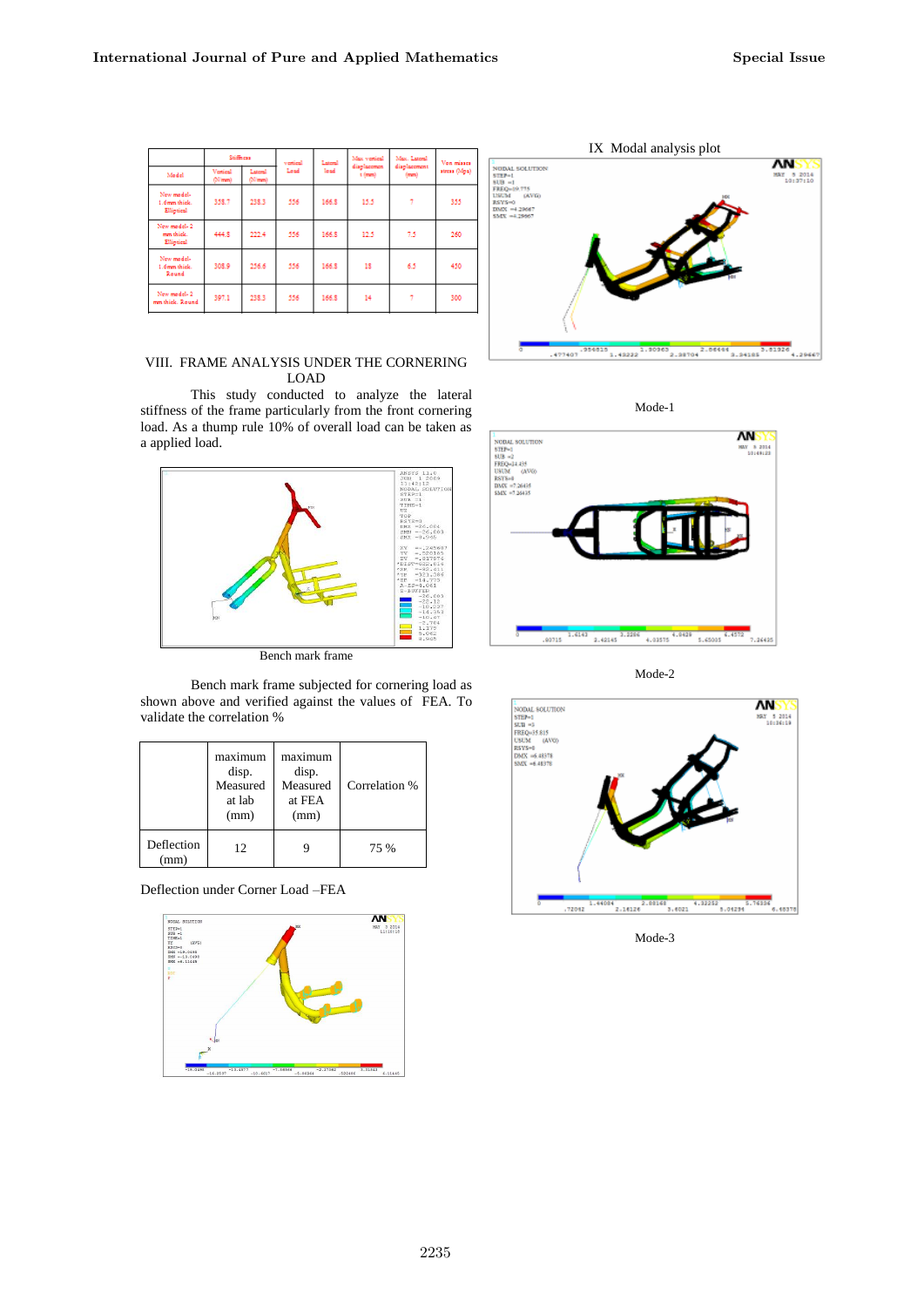

Mode-4





The above shown results are for the frame made of elliptical 2mm thick long member

Similar results are observed in all the other 3 cases like circular1.6mm thick,eliptical 1.6 &2mm thick longmember.

| ÷ |             |                      |                                   |        |                |  |  |
|---|-------------|----------------------|-----------------------------------|--------|----------------|--|--|
|   | <b>MODE</b> | MODAL FREQUENCY (Hz) |                                   |        |                |  |  |
|   | NO.         | <b>CIRCULAR</b>      | ELLIPTICAL   CIRCULAR   ELIPTICAL |        |                |  |  |
|   |             | $1.6 \text{ mm}$     | $1.6 \text{ mm}$                  | 2mm    | $2 \text{ mm}$ |  |  |
|   | 9.445       |                      | 10.0539                           | 0 8453 | 10.3855        |  |  |
|   |             | 16.595               | 16.69                             | 15.92  | 15.992         |  |  |
|   | 3           | 16.853               | 17.485                            | 17.277 | 17.834         |  |  |
|   |             | 23 162               | 23 095                            | 22.516 | 22.448         |  |  |
|   | 5           | 37.263               | 38 927                            | 38.04  | 39 625         |  |  |
|   | б           | 46.867               | 45.403                            | 48.71  | 47.294         |  |  |

All four combination modal analysis results shows that, there is no much variations in the natural frequency. And they are not matching with the engine fundamental firing frequency orders. And Human is sensitive in the frequency band of 4 -9 Hz. And the result shows , observed frequencies are not harm to the human body also placed in the com fort level.

# IX.CONCLUSIONS

Thus a scooter frame is designed for elliptical and round cross section with in the specified Geometrical boundary condition

The same were tested and verified with Finite element analysis for vertical and lateral load condition . Bench mark study for both material selection and behavior of frame under the various load condition studied. The generated shear stresses are less than the permissible value so the design is safe. Design improvements are made in order to meet the maximum targeted stress value of 300 MPa and vertical displacement less than 18 mm based on the bench mark study.

The usage of elliptical cross section thus increase the vertical stiffness also improves the manufacturability aspects in terms of pipe joints welding.

Lateral stiffness is very much important for the cornering behavior of the vehicle.

We should also ensure that the lateral stiffness is well in the acceptable level

For that lateral loading analysis and modal analysis has done.

In lateral load condition the frame is having sufficient stiffness also the stress induced in the sections also within the limit by comparing with bench mark data collected

From modal analysis the Identified natural frequencies for different mode shapes are not equal to the single cylinder engine's fundamental firing frequency orders

also not sensitive and in comfort zone with respect to the sensitive human body frequencies.

Henceforth I propose the elliptical cross section for hybrid scooter as the hybrid scooter frames are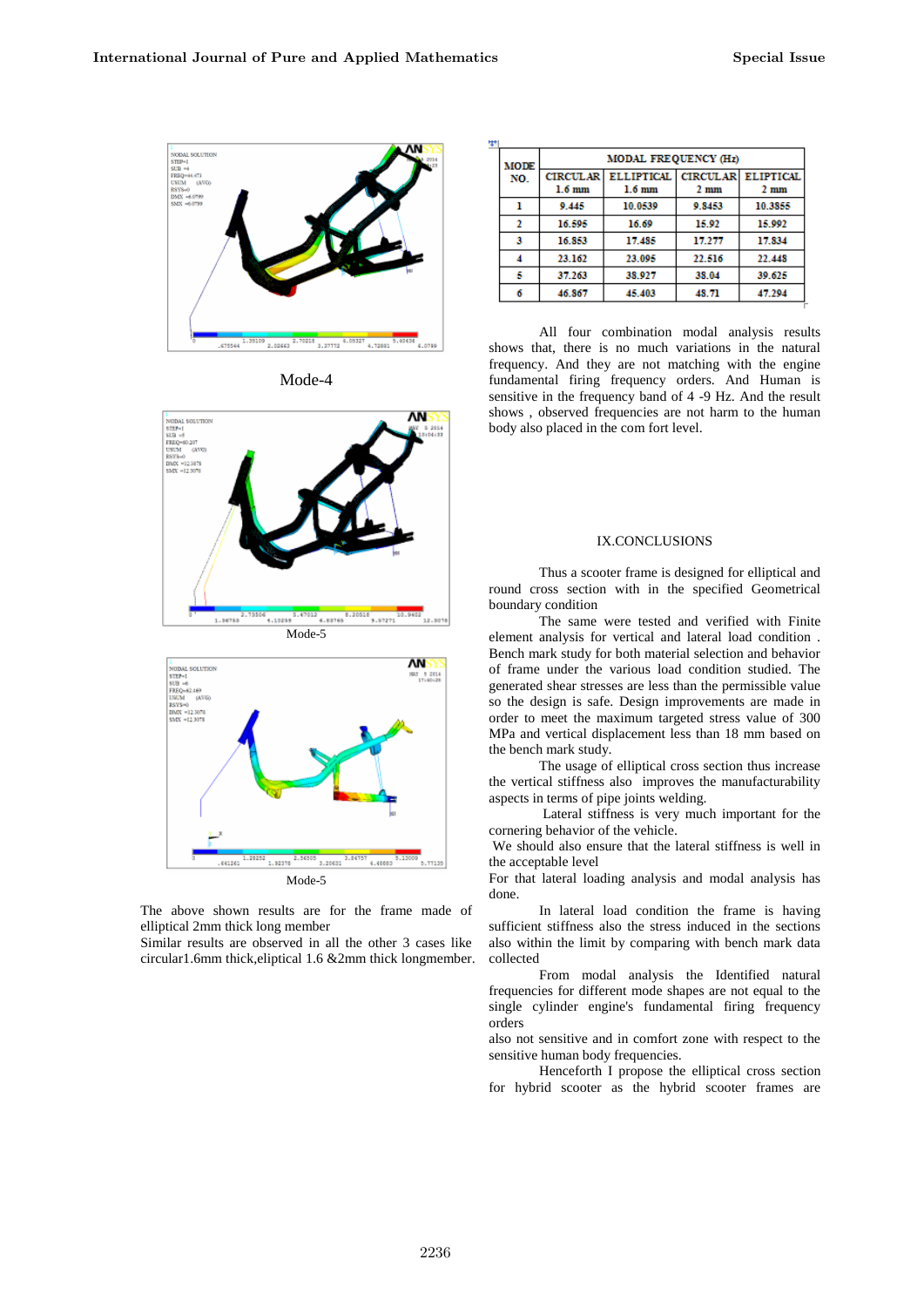subjected to both statically mounted battery and engine. loads.

As part of cost elliptical sections are costly also not widely used in automotive industries and I hope it could be compensate during the mass production of the vehicle

# X. SCOPE FOR FURTHER WORK

- The natural frequency of vibration obtained can be further used in the system analysis of the complete assembly as  $\frac{1}{4}$ . whole considering all the components of the motorcycle.
- As a scope for the further work on this project a complete harmonic analysis of the assembly can be carried out tol determine the vibration characteristics of the motorcycle assembly under the influence of engine disturbance, human weight and road condition.
- The vibration experienced by the rider through the handlebar and the footrest can be studied and suitable modifications can be made in the components of the motorcycle to bring the range of the vibration under the comfort zone.

# **REFERENCES**

- 1. Hameed Hussain J., Anbazhgan G., Improve of the cop of vapour compression refrigeration system by using4. thermoelectric cooler, International Journal of Pure and Applied Mathematics, V-116, I-14 Special Issue, PP-585- 589, 2017
- Nakkeeran S., Hussain J.H., Innovative technique for 5. running a petrol engine with diesel as a fuel, International Journal of Pure and Applied Mathematics, V-116, I-18 Special Issue, PP-41-44, 2017
- 3. Naveenchandran P., Vijayaragavan S.P., A sensor lest6, KeranaHanirex D., Kaliyamurthie K.P., Multicontrol of SPM using fuzzy and ANFIS technique, International Journal of Pure and Applied Mathematics, V-116, I-13 Special Issue, PP-43-50, 2017
- 4. Hameed Hussain J., Nakkeeran S., Design and 7 Udayakumar R., Khanaa V., Kaliyamurthie K.P., development of pepper plucking equipment, International Journal of Pure and Applied Mathematics, V-116, I-14 Special Issue, PP-573-576, 2017
- 5. Naveenchandran P., Vijayaragavan S.P., A high g, Udayakumar R., Khanaa V., Kaliyamurthie K.P., Optical performance inverter fed energy efficient cum compact microcontroller based power conditioned distributed photo voltaic system, International Journal of Pure and Applied Mathematics, V-116, I-13 Special Issue, PP-165-169, 2017 19. Udayakumar R., Khanaa V., Saravanan T., Chromatic
- 6. Golden RenjithNimal R.J., Hussain J.H., Stress analysis of gear tooth using metal, International Journal of Pure and Applied Mathematics, V-116, I-17 Special Issue, PP-317- 322, 2017
- 7. Hameed Hussain J., Hariharan R., Development of temperature-time and pressure-time diagrams for diffusion bonding ti-aa7075 dissimilar materials, International Journal of Pure and Applied Mathematics, V-116, I-14 Special Issue, PP-493-499, 2017

8. Udayakumar R., Khanaa V., Saravanan T., Saritha G., Cross layer optimization for wireless network (WIMAX), Middle - East Journal of Scientific Research, V-16, I-12, PP-1786-1789, 2013

9. Khanaa V., Thooyamani K.P., Udayakumar R., Cognitive radio based network for ISM band real time embedded system, Middle - East Journal of Scientific Research, V-16, I-12, PP-1798-1800, 2013

10. Khanaa V., Mohanta K., Saravanan T., Comparative study of uwb communications over fiber using direct and external modulations, Indian Journal of Science and Technology, V-6, I-SUPPL.6, PP-4845-4847, 2013

Kumarave A., Udayakumar R., Web portal visits patterns predicted by intuitionistic fuzzy approach, Indian Journal of Science and Technology, V-6, I-SUPPL5, PP-4549- 4553, 2013

- 12. Thooyamani K.P., Khanaa V., Udayakumar R., An integrated agent system for e-mail coordination using jade, Indian Journal of Science and Technology, V-6, I-SUPPL.6, PP-4758-4761, 2013
- 13. Sengottuvel P., Satishkumar S., Dinakaran D., Optimization of multiple characteristics of EDM parameters based on desirability approach and fuzzy modeling, Procedia Engineering, V-64, PP-1069-1078, 2013

Udayakumar R., Khanaa V., Saravanan T., Synthesis and structural characterization of thin films of sno2 prepared by spray pyrolysis technique, Indian Journal of Science and Technology, V-6, I-SUPPL.6, PP-4754-4757, 2013

15. Udayakumar R., Kumarave A., Rangarajan K., Introducing an efficient programming paradigm for object-oriented distributed systems, Indian Journal of Science and Technology, V-6, I-SUPPL5, PP-4596-4603, 2013

classification approach for detecting thyroid attacks, International Journal of Pharma and Bio Sciences, V-4, I-3, PP-B1246-B1251, 2013

Performance analysis of resilient ftth architecture with protection mechanism, Indian Journal of Science and Technology, V-6, I-SUPPL.6, PP-4737-4741, 2013

ring architecture performance evaluation using ordinary receiver, Indian Journal of Science and Technology, V-6, I-SUPPL.6, PP-4742-4747, 2013

dispersion compensation in optical fiber communication system and its simulation, Indian Journal of Science and Technology, V-6, I-SUPPL.6, PP-4762-4766, 2013

20. Sundarraj M., Study of compact ventilator, Middle - East Journal of Scientific Research, V-16, I-12, PP-1741-1743, 2013

21. Udayakumar R., Khanaa V., Saravanan T., Analysis of polarization mode dispersion in fibers and its mitigation using an optical compensation technique, Indian Journal of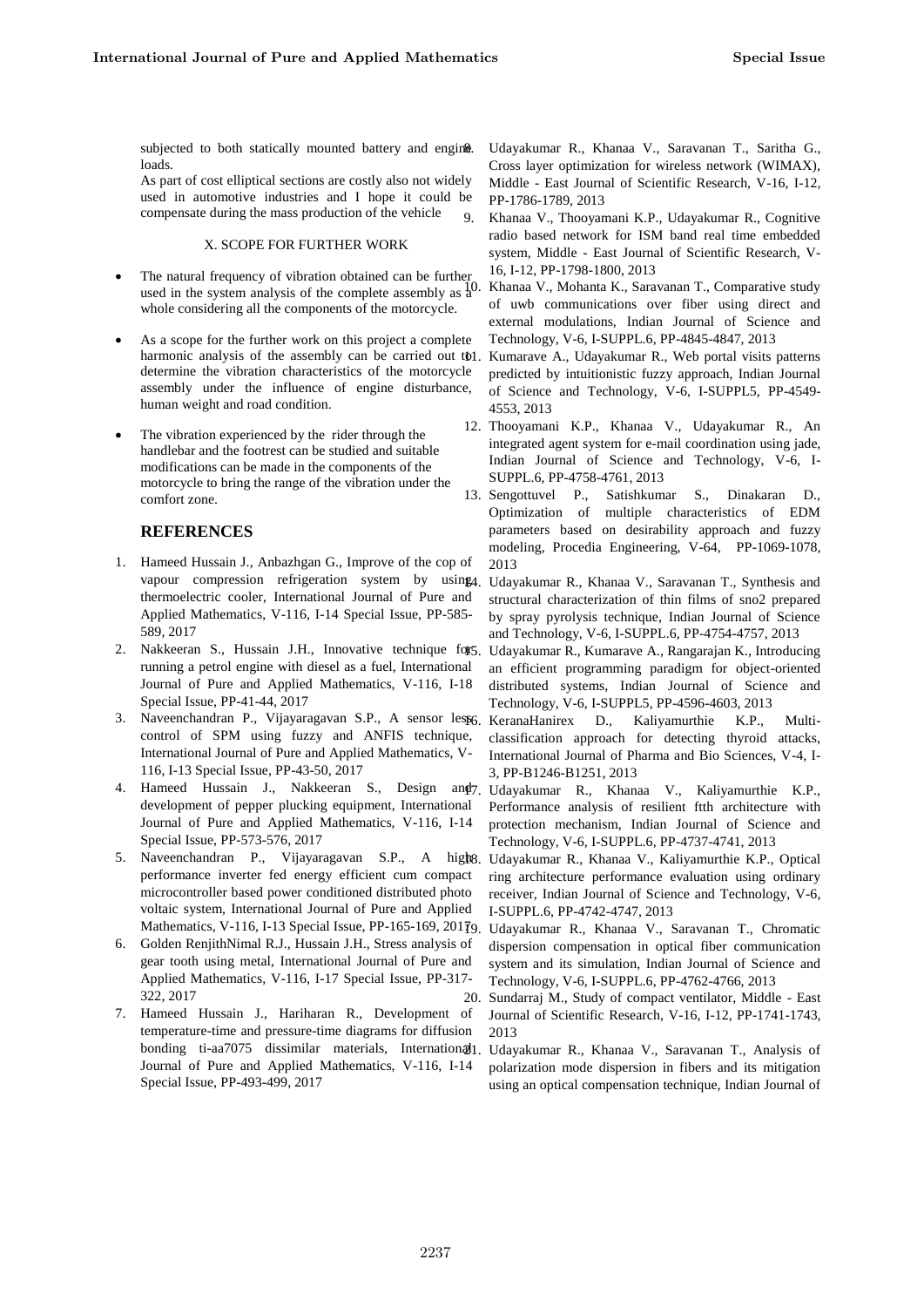Science and Technology, V-6, I-SUPPL.6, PP-4767-4771, 2013

- 22. Gopalakrishnan K., PremJeya Kumar M., SundeepAanand J., Udayakumar R., Thermal properties of doped azopolyester and its application, Indian Journal of Science and Technology, V-6, I-SUPPL.6, PP-4722-4725, 2013
- 23. Udayakumar R., Khanaa V., Kaliyamurthie K.P., High data rate for coherent optical wired communication using DSP, Indian Journal of Science and Technology, V-6, I-SUPPL.6, PP-4772-4776, 2013
- 24. KeranaHanirex D., Kaliyamurthie K.P., Kumaravel A., Analysis of improved tdtr algorithm for mining frequent itemsets using dengue virus type 1 dataset: A combined approach, International Journal of Pharma and Bio Sciences, V-6, I-2, PP-B288-B295, 2015
- 25. Thooyamani K.P., Khanaa V., Udayakumar R., Using integrated circuits with low power multi bit flip-flops in different approch, Middle - East Journal of Scientific Research, V-20, I-12, PP-2586-2593, 2014
- 26. Gopalakrishnan K., SundeepAanand J., Udayakumar R., Electrical properties of doped azopolyester, Middle - East Journal of Scientific Research, V-20, I-11, PP-1402-1412, 2014
- 27. Thooyamani K.P., Khanaa V., Udayakumar R., Partial encryption and partial inference control based disclosure in effective cost cloud, Middle - East Journal of Scientific Research, V-20, I-12, PP-2456-2459, 2014
- 28. Sundar Raj M., Saravanan T., Srinivasan V., Design of silicon-carbide based cascaded multilevel inverter, Middle - East Journal of Scientific Research, V-20, I-12, PP-1785- 1791, 2014
- 29. Thooyamani K.P., Khanaa V., Udayakumar R., Wide area wireless networks-IETF, Middle - East Journal of Scientific Research, V-20, I-12, PP-2042-2046, 2014
- 30. Kanniga E., Srikanth S.M.K., Sundhararajan M., Optimization solution of equal dimension boxes in container loading problem using a permutation block algorithm, Indian Journal of Science and Technology, V-7, PP-22-26, 2014
- 31. Arulselvi S., Sundararajan M., Smart control system in traffic analysis using RTK-GPS standards, International Journal of Pure and Applied Mathematics, V-116, I-15 Special Issue, PP-349-352, 2017
- 32. Arulselvi S., Karthik B., Sundararajan M., A frame work for road network extraction from remotely sensed high resolution images, International Journal of Pure and Applied Mathematics, V-116, I-15 Special Issue, PP-355- 360, 2017
- 33. Arulselvi S., Karthik B., Sundararajan M., Super resolution method for Thumbnail Web image, International Journal of Pure and Applied Mathematics, V-116, I-15 Special Issue, PP-369-373, 2017
- 34. Arulselvi S., Karthik B., Sundararajan M., Linear framework free rewriting systems, International Journal of

Pure and Applied Mathematics, V-116, I-15 Special Issue, PP-363-367, 2017

35. Kanniga E., Selvaramarathnam K., Sundararajan M., Kandigital bike operating system, Middle - East Journal of Scientific Research, V-20, I-6, PP-685-688, 2014

Lakshmi C., Ponnavaikko M., Sundararajan M., Improved kernel common vector method for face recognition varying in background conditions, Lecture Notes in Computer Science (including subseries Lecture Notes in Artificial Intelligence and Lecture Notes in Bioinformatics), V-6026 LNCS, PP-175-186, 2010